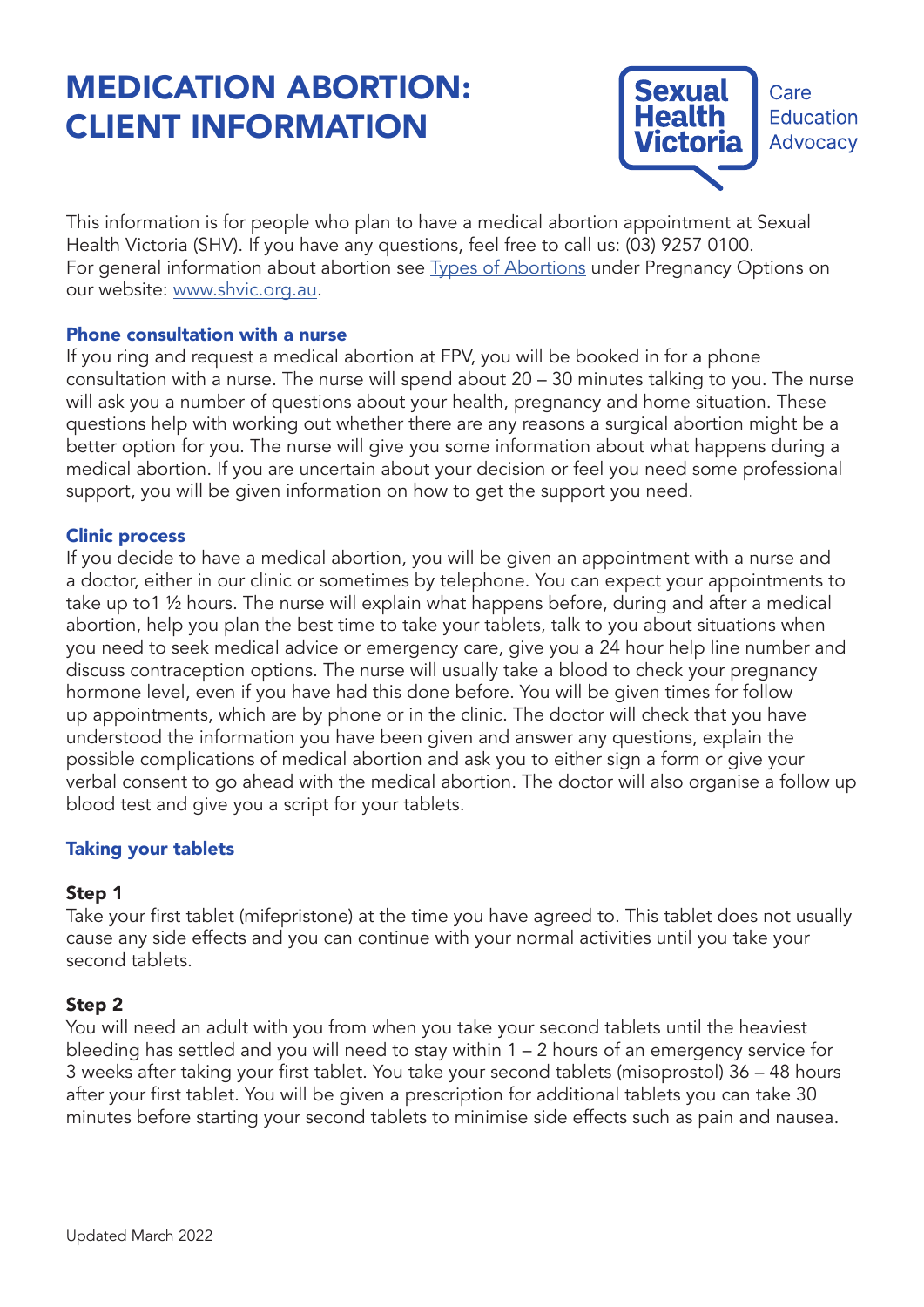# After taking the second tablets (misoprostol) you may experience the following:

- Nausea, vomiting, diarrhoea, dizziness, headaches and fever.
- Pain usually starts within half an hour and is generally much stronger than period pain.
- Vaginal bleeding usually starts 1 4 hours after taking the second tablets. It is heavier than a period and there may be large clots.
- The timing of the pain and bleeding can be unpredictable. Occasionally it starts before taking the second medication, but it may take up to up to 24 hours to start.
- You might see a piece of pink tissue, which is the pregnancy passing.
- After 2 6 hours the bleeding usually settles to the level of a normal period.
- The vaginal bleeding that follows is usually similar to that of a normal period and may continue for another 3 – 7 days.
- A small number of people may experience unpredictable, irregular or prolonged bleeding that can last for up to 5 weeks.
- Nausea and tiredness usually settle quickly.
- Breast tenderness can remain for 2 weeks.

# Recommendations for managing vaginal bleeding

Use pads to decrease the risk of infection. Do not use tampons or menstrual cups.

# Recommendations for managing pain

- Use prescribed pain medication.
- Rest.
- Massage your abdomen or apply a heat pack.

## **Complications**

- Small pieces of tissue left in the uterus (womb) requiring a minor surgical follow-up procedure to clear the lining of the uterus (around 1 in 20 – 1 in 33 cases). This procedure is done under anaesthetic.
- The medical abortion does not work and the pregnancy continues (around 1 in 100 cases). The abortion tablets can be repeated if the pregnancy is not more than 9 weeks otherwise a surgical abortion may be required. This can be organised at a public hospital.
- Haemorrhage (very heavy bleeding). A blood transfusion is needed in fewer than 1 in 1000 cases.
- Infection requiring antibiotic treatment (around 1 in 100 cases). Symptoms include persistent pain, an unusual vaginal discharge, fever and feeling generally unwell.

# Who can have a medical abortion?

Most people who have a pregnancy from 5 to 9 weeks can have a medical abortion.

## Medical abortion may not be suitable if you:

- are more than nine weeks pregnant
- have an ectopic pregnancy (a pregnancy occurring outside the uterus, usually in the fallopian tubes)
- have certain medical conditions such as bleeding disorders, severe asthma, heart disease, high blood pressure, diabetes or a liver, kidney or adrenal condition
- are taking long-term steroid or blood-thinning medication
- have had an allergic reaction to the medication's mifepristone or misoprostol
- have an intrauterine device (IUD) the IUD needs to be removed before taking mifepristone
- cannot stay somewhere within a 1 hour drive of an emergency medical service from the time when the second tablets are taken until 2 – 3 weeks later